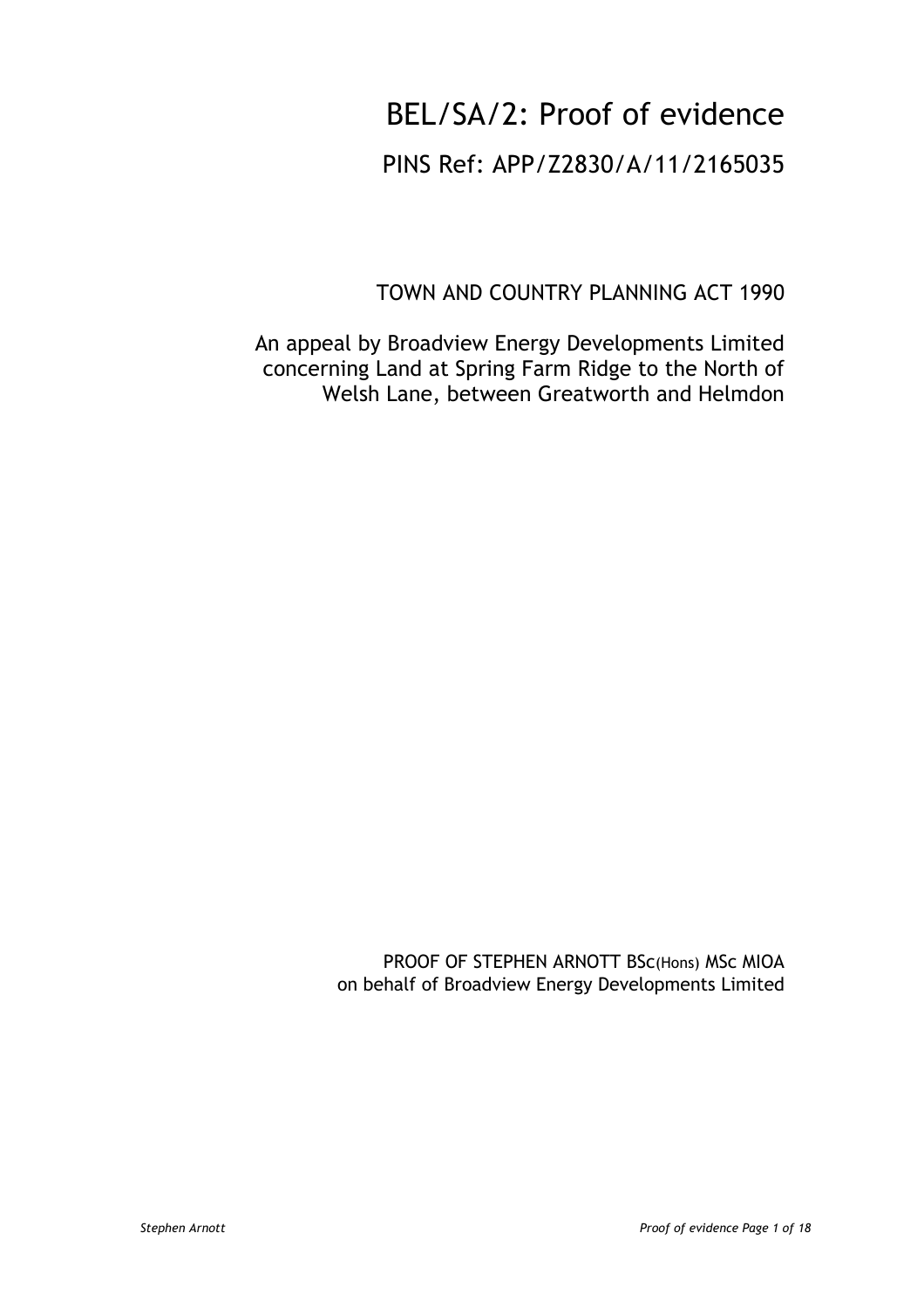## **CONTENTS**

| 5 Helmdon, Stuchbury and Greatworth Wind Action Group (HSGWAG) 10 |  |
|-------------------------------------------------------------------|--|
|                                                                   |  |
|                                                                   |  |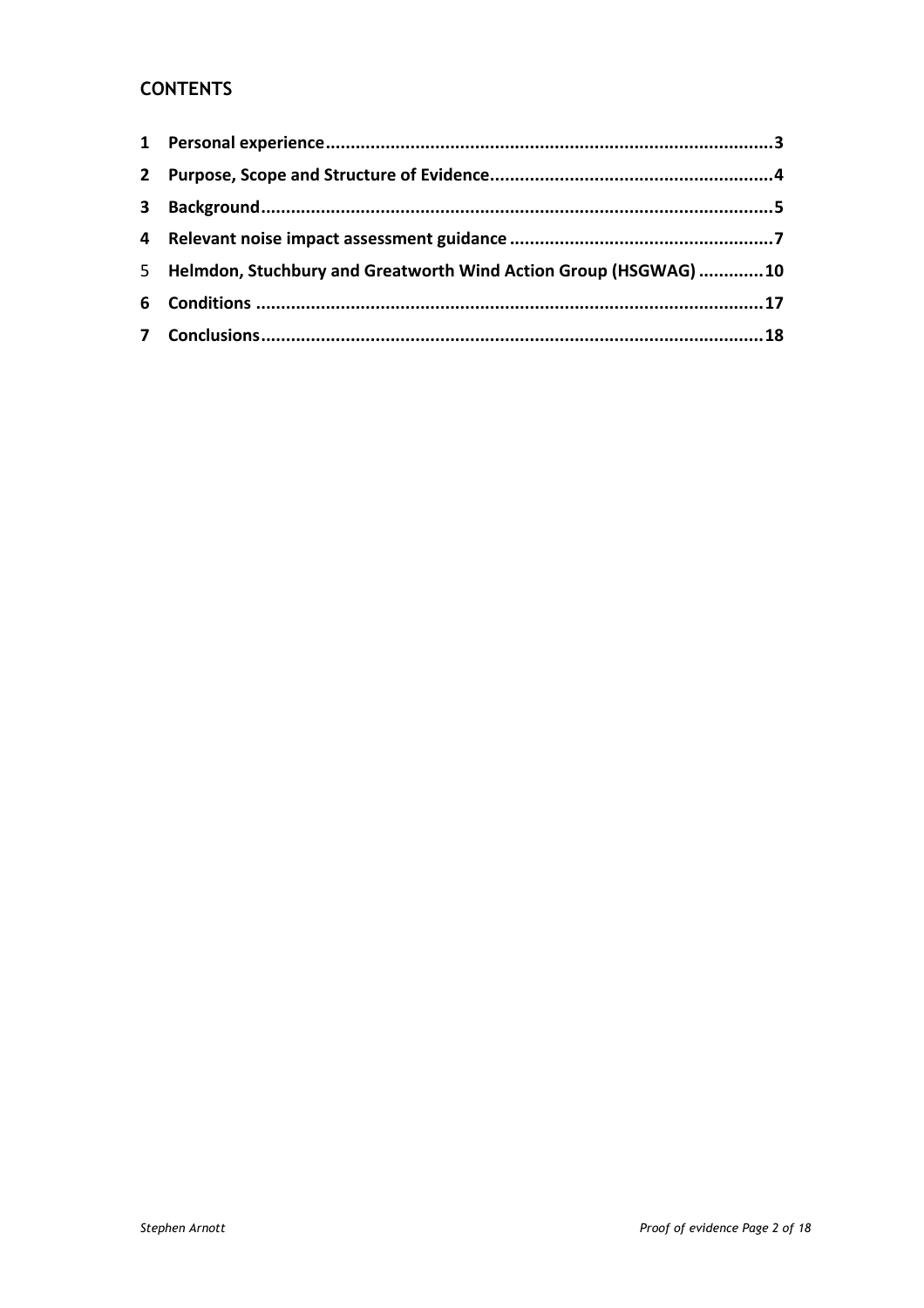## **1 Personal experience**

- 1.1 I am Stephen Arnott, Principal Associate Consultant with TNEI Services Limited, a consultancy specialising in the planning and development of renewables, predominantly wind energy, for which I have worked on behalf of developers, Local Authorities and objectors. I am involved with the measurement, prediction and assessment of all types of occupational, community and environmental noise.
- 1.2 I hold the degree of Bachelor of Science in Environmental Sciences, a Diploma in Acoustics and Noise Control and a Diploma in Environmental Health, together with a Master of Science degree in Applied Acoustics. In the last 32 years I have acquired a broad experience of environmental noise prediction, measurement and assessment from a variety of industrial and commercial sources, initially in the public sector working as an Environmental Health Officer (EHO) and for the last 22 years working within the private sector. I have been a member of the UK Institute of Acoustics since 1987.
- 1.3 Working with TNEI Services Limited since July 2007, I have been involved with over 60 wind farm assessments, from the fairly common small 3-5 turbine schemes to several 15-20+ turbine schemes, together with numerous smaller wind turbine assessments across the UK. I am involved in each stage of the process, from initial selection of monitoring locations, preparation of the ETSU-R-97 assessments and environmental statement chapters, together with their associated planning applications and where appropriate, their appeals. To date I have provided evidence to 15 public inquiries and am currently preparing evidence for 9 more.
- 1.4 I have experience of drafting and review of suitable noise conditions related to the control of operational noise, including Other Amplitude Modulation (OAM). I will discuss the merit of such conditions within my proof.
- 1.5 My involvement with this project began in 2010, when TNEI Services Limited (TNEI) was appointed by Broadview Energy Developments Limited (the Appellant) to undertake the ETSU-R-97 assessment. After refusal of the application, TNEI were retained to assist with preparation of Further Environmental Information (FEI) and to provide assistance at the subsequent Public Inquiry in relation to noise, where I presented evidence. Inspector Fieldhouse granted permission<sup>1</sup> which was then quashed following judicial review<sup>2</sup> on 16/01/2013. TNEI have since had an on-going brief to provide support throughout the redetermination.

 $^1$  Decision Notice APP/Z2830/A/11/2165035 , Spring Farm Ridge, land to the north of Welsh Lane between Greatworth and Helmdon, 12 July 2012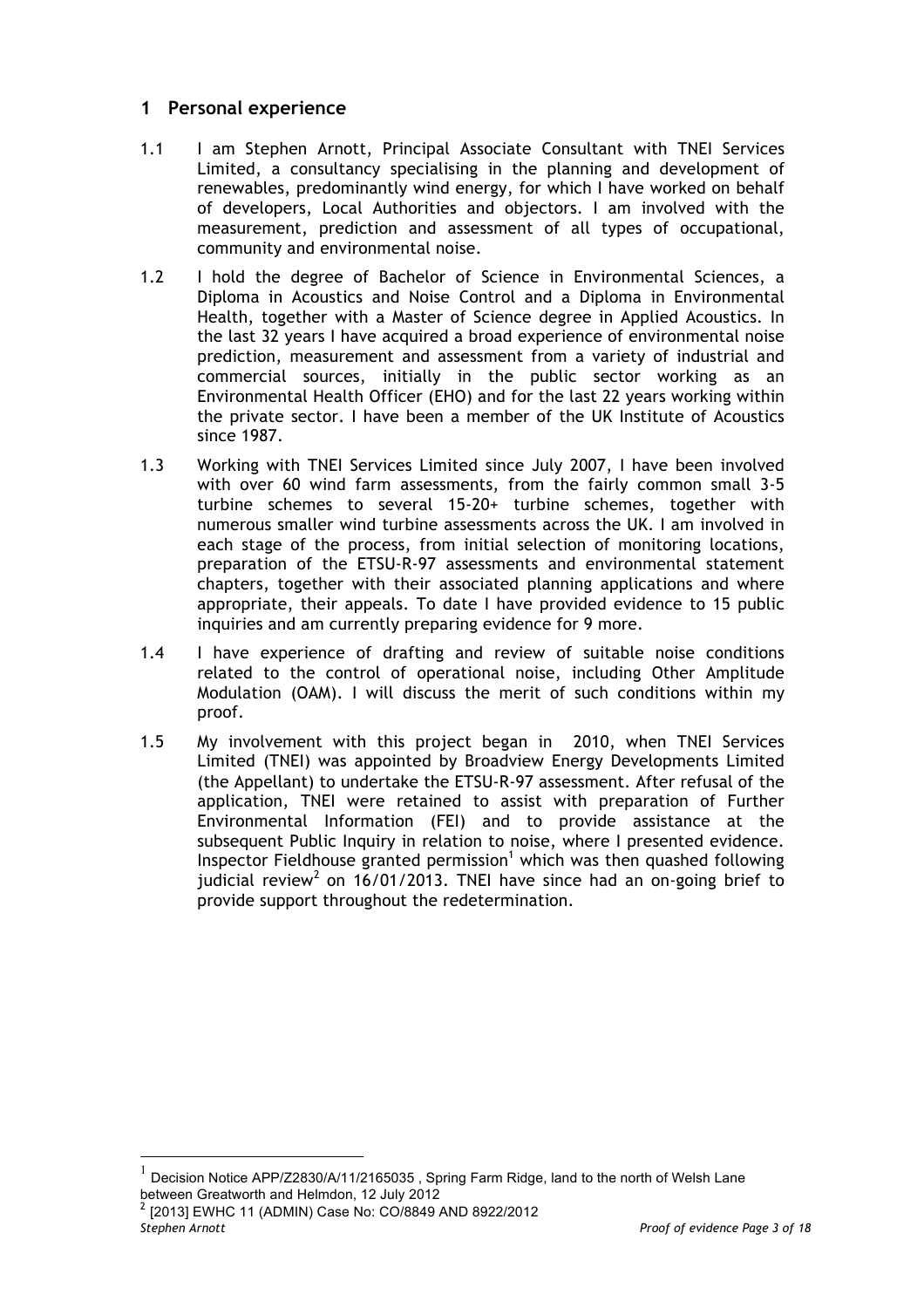## **2 Purpose, Scope and Structure of Evidence**

- 2.1 I have been responsible for approving all aspects of the noise assessment submitted in support of the application. My evidence will therefore describe, as required, the noise assessments, the relevant standards that apply and the outcomes of those assessments.
- 2.2 I will refer to:
	- the ETSU-R-97 assessment prepared by TNEI;
	- the construction noise assessment prepared by TNEI;
	- § the Further Environmental Information submitted in February 2012;
	- § the recent guidance on the application of ETSU-R-97 issued by the Institute of Acoustics, and how that relates to these assessments;
	- § the Appeal Decision APP/Z2830/A/11/2165035 insofar as it relates to noise.
- 2.3 In the absence of any further information submitted by Helmdon, Stuchbury and Greatworth Wind Action Group (HSGWAG), I will briefly consider the original review undertaken by Robert Davis Associates and address the minor points raised.

*Changes since the original Public Inquiry*

- 2.4 I will consider the implications of proposed developments in the vicinity of the proposed site, in particular the major HS2 high speed rail link.
- 2.5 The Council no longer consider noise to be a reason for refusal<sup>3</sup>, subject to the agreement of suitably worded noise conditions. I discuss the need for conditions in Section 6 and suggest that the conditions included by Inspector Fieldhouse in her original Appeal decision notice may usefully be used as a starting point, for consideration by all parties.
- 2.6 I will explain to the Inquiry why I consider that the noise assessment undertaken for the proposed Spring Farm Ridge wind farm reflects current good practice and agree with the Council that noise should not be considered a reason for refusal of planning permission.

*Stephen Arnott Proof of evidence Page 4 of 18* <sup>3</sup> Statement of Common Ground, Section 3, dated 19th July 2013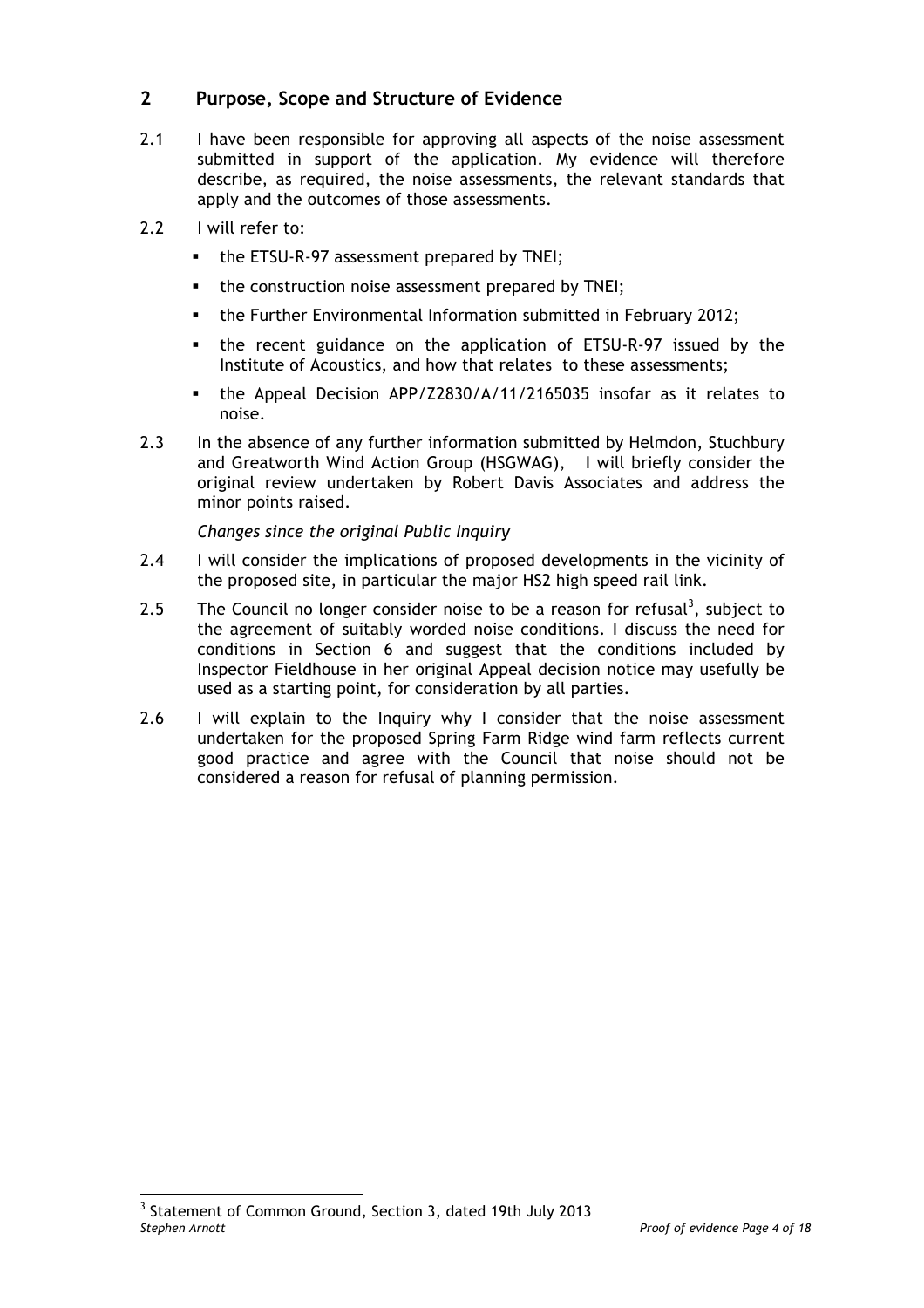## **3 Background**

- 3.1 The proposed site is situated equidistant between Greatworth approximately 1km to the south west and Helmdon to the east, with Stuchbury about 500m north and the village of Sulgrave approximately 2km distant.
- 3.2 The site and immediate surroundings are currently agricultural land bounded by established hedgerows interspersed with trees, with the B4525 as the southern boundary. Having due regard to the topography and current agricultural use, I consider this to be acoustically 'soft' ground, offering absorption but affording no physical screening to the nearest residential receptors. A recently consented<sup>4</sup> off road facility operated by Tanks-a-Lot<sup>5</sup> hosts 100 military vehicles including tanks and specialises in adventure days including car crushing, while an un-metalled track running from the B4525 north through Stuchbury Hall Farm is frequented by 4X4 and motorbike enthusiasts. The soundscape evident on the established footpaths and bridleway across the site is that of working farms, traffic and motorsport, both onsite and from the distant Silverstone racetrack. Appendix 6 of the TNEI noise assessment [6278-04-N-057 ETSU-R-97 Noise Report R1] highlights just some of these noises noted by residents during the background noise survey.
- 3.3 In addition to consideration of operational noise, construction noise was also assessed and submitted as FEI [6278-04-N-094 Spring Farm Ridge Renewable Energy Project Construction Noise Report R2 23-01-12]. This confirmed there would be audible, temporary increases at the nearest receptors, but these were not significant when assessed using guidance in the relevant British Standard<sup>6</sup>.
- 3.4 The Council originally described noise as injurious to residential amenity, and this formed one of the six grounds for refusal addressed at the original public inquiry. Having reviewed their position the Council no longer raise any objection on noise grounds.
- 3.5 Inspector Fieldhouse gave careful consideration to the potential noise  $impacts<sup>7</sup>$  and concluded that, subject to appropriate controls through conditions, there would be no harm due to noise and the proposed development could be controlled in accordance with government policy. This position was challenged in the subsequent High Court appeal, where it was alleged the Inspector had failed to adequately consider the actual noise impacts of wind turbines in amenity terms and/or to examine and/or focus upon noise impacts beyond the issue of compliance with ETSU-R-97, and had failed to provide adequate reasons for her approach to examining noise impacts and concluding upon them in terms of ETSU-R-97. This argument, which formed Ground 4 of the challenge, was rejected by His Honour Judge Mackie QC, who observed (paragraph 85) that;

*…In this case the Inspector considered the matter with care and then decided, unsurprisingly perhaps given the national guidance, to apply ETSU and attach a condition. This was a matter of fact for her to decide and she did so lawfully.*

Decision Notice (Application SS/2010/1117/MAF) dated 22 August 2012, South Northamptonshire Council<br><sup>5</sup> http://www.tanklimo.com/vehicles

 $6$  BS5228-1:2009 Code of practice for noise and vibration control on construction and open sites- Part 1: Noise

*Stephen Arnott Proof of evidence Page 5 of 18* <sup>7</sup> Decision notice APP/Z2830/A/11/2165035 Spring Farm Ridge, 12 July 2012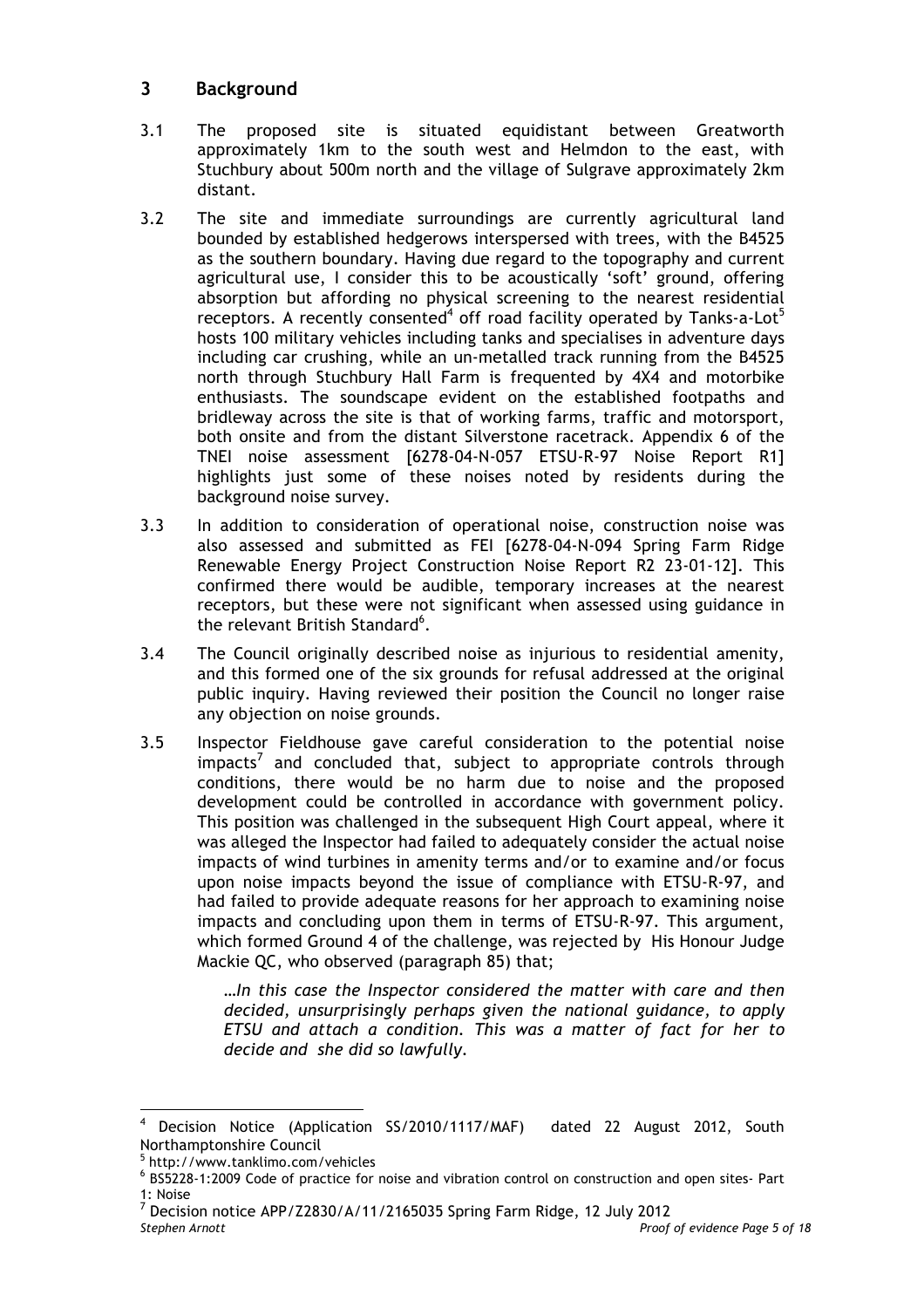3.6 Representations were made by Helmdon, Stuchbury and Greatworth Wind Action Group (HSGWAG), who appointed Robert Davis Associates (RDA) to advise on noise. I understand that HSGWAG have applied for Rule 6 status at this inquiry. In the absence of further information having being submitted at this time, as noted in the HSGWAG Statement of Case dated June 2013 the original RDA report is relied upon and is therefore considered in Section 5.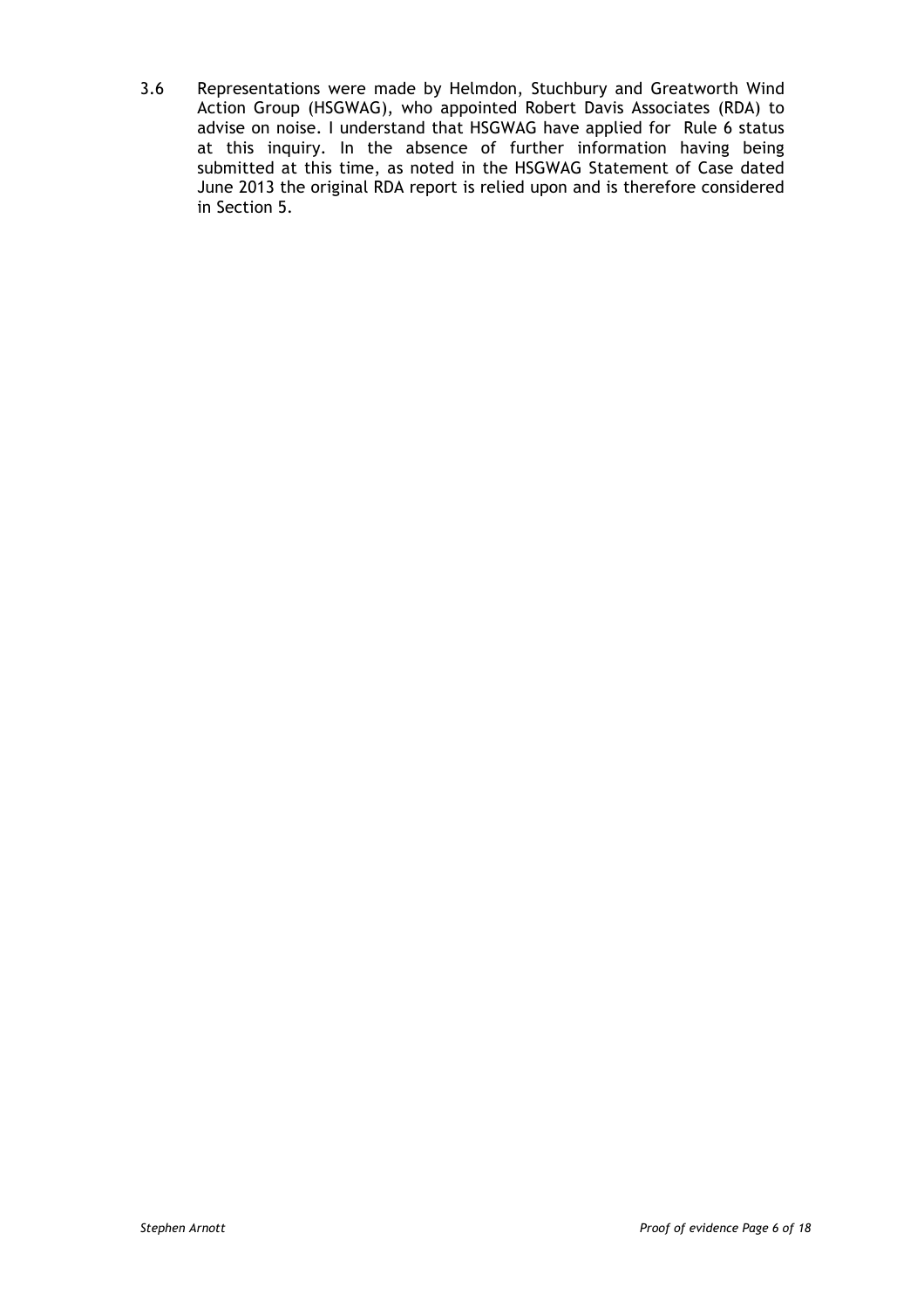## **4 Relevant noise impact assessment guidance**

#### *Local guidance*

- 4.1 Supplementary Planning Document (SPD) 'Wind Turbines in the Open Countryside' dated December 2010, prepared by South Northamptonshire Council, deals with amenity in Section 13. This was adopted after submission of the Environmental Statement (ES), just prior to determination of the application by the Development Control Committee. At paragraph 13.5 it refers to an unreferenced 600m distance recommendation that appears nowhere else in the document. There is no material justification for this recommendation provided in the text and no acceptable criteria specified. Recent guidance $8$  does not support the use of such arbitrary buffer distances.
- 4.2 At paragraph 13.7 an outline approach to conditions is provided. The draft conditions proposed by the appellant and included in the Appeal Decision for the original inquiry meet this requirement.
- 4.3 At paragraph 13.8 a number of guidelines and standards are endorsed without any qualification. Of these, only ETSU-R-97 relates specifically to wind turbines and recommendations within the remaining documents can conflict with this e.g. BS 7445-2 1991 para 5.4.3.3 restricts measurements to 1-5 $ms<sup>-1</sup>$  wind speed, clearly inappropriate to wind farms. Although ISO9613-2 is listed, no guidance is provided in terms of assumptions to be made or limitations in use.
- 4.4 At paragraph 13.9 the SPD requires that noise monitoring locations are agreed with the local planning authority. Background monitoring locations were discussed and agreed with the Environmental Protection Officer (EPO) in January 2010 and baseline surveys were subsequently carried out at nine locations, during March, April and May 2010. On-going correspondence with the EPO was included as Appendix 2 of that report. I consider that this requirement was met.
- 4.5 In my opinion the SPD provides little information that is either useful or meaningful on noise matters. Where requirements are clearly expressed in a meaningful way, the ES and FEI have met those requirements.

#### *National guidance*

- 4.6 TNEI report 6278-04-N-057 dated September 2010 was presented as Appendix 6 of the ES supporting the planning application. This described the methodology employed and the relevant guidance adopted, in particular ETSU-R-97 [CD 9.1], which was and is the relevant guidance.
- 4.7 NPS EN-1<sup>9</sup> identifies [CD 2.7 Section 5.11.4] key issues to be addressed by an ES noise assessment, specifically referring to further guidance on renewables in EN-3.
- 4.8 NPS EN-3<sup>10</sup> [CD 2.8 paragraph 2.7.55 & 2.7.56] provides explicit support for the use of ETSU-R-97 and notes (Footnote 33) that notwithstanding the date of that report the limits it recommends remain a sound basis for planning decisions. No additional requirements are specified. Neither NPS document refers to any guidance by the World Health Organisation or other international bodies.

<sup>8</sup> Planning Practice Guidance for Renewable and Low carbon Enercy, DCLG, July 2013

<sup>&</sup>lt;sup>9</sup> Overarching National Policy Satement for Energy (EN-1), DECC July 2011

*Stephen Arnott Proof of evidence Page 7 of 18* 10 National Policy Statement for Renewable Energy Infrastructure (EN-3), DECC July 2011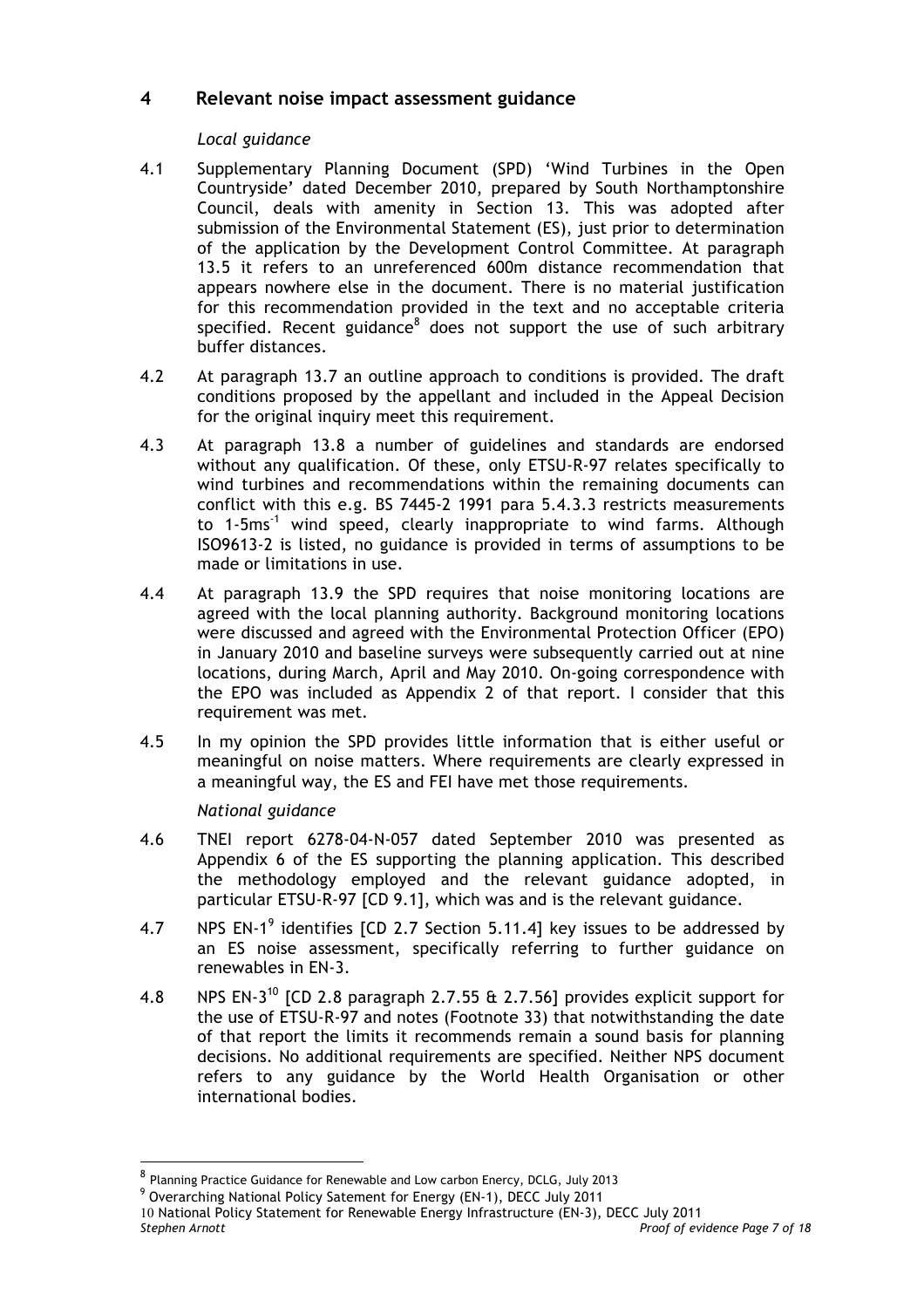Research by Hayes Mckenzie Partnership noted that in England, ETSU-R-97 is universally used<sup>11</sup> for the assessment of wind farm developments. Although Inspectors have noted<sup>12</sup> that ETSU-R-97 provides a framework for assessment and should not be applied inflexibly, in my opinion it should be applied consistently. Since the Hayes Mckenzie report and in the interim period since the TNEI assessment was completed, the Institute of Acoustics has consulted extensively on guidance on the application of ETSU-R-97, which has now been published<sup>13</sup> and endorsed<sup>14</sup> by the Secretary of State and should therefore be given significant weight. I have reviewed the assessment against that new guidance, in particular with respect to data handling for the background survey, the noise prediction methodology adopted and use of appropriate turbine sound power data, including conservative uncertainty factors. The summary outcomes of this review are discussed in Section 4.9 and in detail in SA3/Appendix 1. Application of the current guidance necessitated some minor amendments to the assessment as shown in Appendix 1, however the overall outcomes remain the same. In my opinion the assessment was robust and remains valid.

#### *Good practice guidance*

- **4.9** The Institute of Acoustics Good Practice Guidance on the Application of ETSU-R-97 for the Assessment and rating of Wind Turbine Noise (IOA GPG) was released in May 2013.
- **4.10** TNEI reviewed the assessment in response to the new guidance and this was discussed by the appellant with Inspector Woolcock at the pre inquiry meeting. Subsequently the outcomes of the review were issued to all parties on 8<sup>th</sup> August 2013 and confirmed that the earlier assessments meet all the requirements of current good practice. The information is included here for convenience as SA3/Appendix 1.

*The implications of HS2*

- **4.11** At the time of the first inquiry, the route for the proposed HS2 remained uncertain, and there was little information available. It was not therefore considered material to that inquiry. The route has now been confirmed, to the extent it is indicated in publicly available documents (CD 14.1), and proximate to the proposed Spring Farm Ridge wind farm at its closest point the route passes very near to Greatworth Hall.
- **4.12** Examination of the accompanying draft Environmental Statement (CD 14.1) provides a noise contour plot showing  $L_{Aeq}$  levels near the hall of 60-65 dBA from 07:00-23:00 relating solely to operation of the trains, given here as Figure SV-01-35 dated 18/04/13 prepared by the HS2. I have not validated these predictions, but have no grounds to suspect they have not been assessed competently. Train noise typically decreases by 3dB per doubling of distance, so from the plot we observe a reduction in levels towards Bungalow Farm down to about 45dBA.
- **4.13** At both locations existing background ranged from 34.7 dBA @ 3ms-1 up to 45.3 dBA  $\odot$  10ms<sup>-1</sup>. At Bungalow Farm the noise from HS2 will therefore

<sup>&</sup>lt;sup>11</sup> Analysis of how noise impacts are considered in the determination of wind farm planning applications, HM:2293/R1, DECC April 2011

<sup>&</sup>lt;sup>12</sup> APP/k1128/A/08/2072150 North of Goveton, 7 April 2009<br><sup>13</sup> Good Practice Guidance on the Application of ETSU-R-97 for the Assessment and rating of Wind Turbine Noise, Institute of Acoustics, 21 May 2013

<sup>14</sup> Letter Rt Hon Edward Davey MP to Prof B Shield, IOA, 20 May 2013 (Available at

*Stephen Arnott Proof of evidence Page 8 of 18* https://www.gov.uk/government/uploads/system/uploads/attachment\_data/file/201013/130520\_Ins titute\_of\_Acoustics.pdf)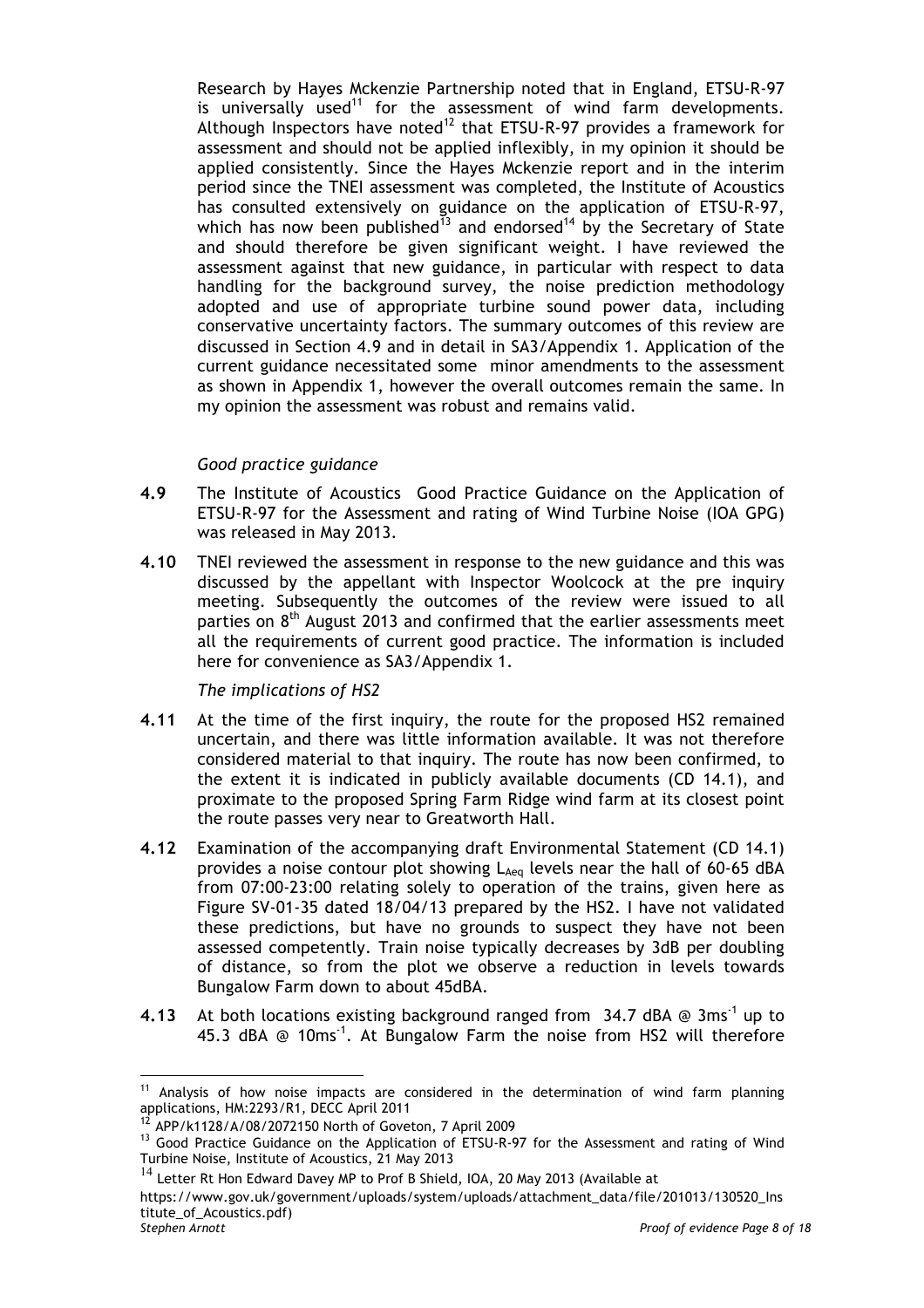dominate the soundscape under all wind conditions. At Greatworth Hall the predicted increase represents a significant change, such that train noise will dominate all other noise in that locality, resulting in a dramatic change in overall background noise levels. The  $L_{Aeq}$  parameter used in the HS2 ES is widely used in environmental noise assessment; essentially it expresses the average over the measured time period, which in this case is a 16 hour period. Levels experienced when a train is actually passing will be considerably more than this.

**4.14** The implication for the proposed wind farm is that for these two receptors the background noise levels will increase very significantly. The current basis of assessment for wind turbine noise based on existing levels would therefore overestimate the impact from turbines in the event the HS2 scheme proceeds. To assess the impact on other receptors would require additional modelling work, which is not necessary for the purpose of this inquiry. The predicted wind turbine noise at these two receptors is acceptable in terms of current Government guidelines. It is my opinion that the subsequent development, or otherwise, of the HS2 proposal is therefore not material to this appeal in respect of noise.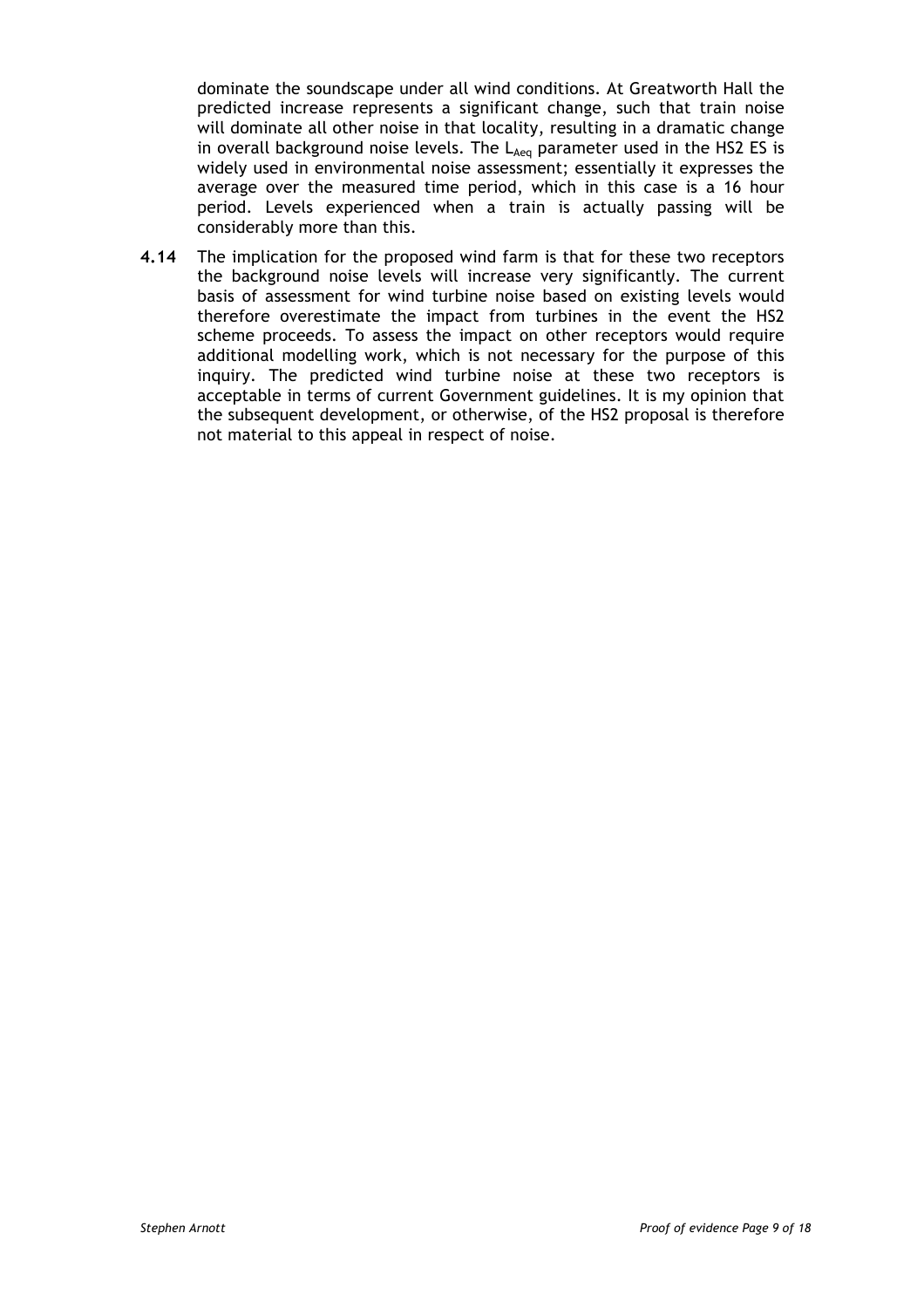## 5 **Helmdon, Stuchbury and Greatworth Wind Action Group (HSGWAG)**

#### *Impact upon amenity*

- 5.1 HSGWAG instructed Robert Davis & Associates Limited (RDA) to consider the noise aspects of the proposal. Their summary report, dated 5 December 2010, formed Appendix G of the HSGWAG objection at the original public inquiry. The issue of amenity was raised in the RDA report, which noted in Section 1.1 that compliance with ETSU-R-97 does not imply that there will be no adverse noise impact. The potential audibility of turbines was highlighted in the TNEI report [paragraph 4.41]. ETSU-R-97 is intended to assess acceptability viewed against the wider environmental benefits of renewable energy generation, not audibility. As noted at paragraph 4.8, EN-3 (paragraph 2.7.58) considers ETSU-R-97 compliant proposals satisfactory in noise terms and there is no reason to consider this does not apply both at application and appeal stages.
- 5.2 To consider how the proposed turbines can impact upon amenity at Spring Farm Ridge it is helpful to consider the change in levels that are predicted to occur during operation of the turbines. The ETSU-R-97 graphs showing background noise and predicted turbine noise were included as Figures 6.1- 6.11 of the TNEI report. These have now been superceded by the updated graphs, as shown in Appendix 1, in light of the IOA GPG.
- 5.3 The ability to perceive changes in noise levels will vary between individuals. A 10 dB increase in noise level will produce a perception of about a doubling of the loudness. Thus a noise measured at 50dB(A) will sound twice as loud as one at 40dB(A). Generally a sound level change of 3dB is the minimum detectable under controlled conditions. As gardens are not a controlled environment, a change of 3dB is liable to go unnoticed and should not be considered detrimental to amenity, however the degree of audibility depends on the characteristics of the background noise at any given time and how that compares to the character of the turbine noise immissions. Application of the ETSU-R-97 standards, which allow an increase of 5dB above background during quiet daytime periods, is liable to be perceptible, not least because of the distinctive character of turbine noise and can therefore be perceived a resulting in a moderate loss of amenity.
- 5.4 The perception of impact upon amenity is difficult to express in objective terms. Wind farm opponents usually cite noise concerns as a significant issue, but their views, in particular how significant the noise impact will be on their amenity may be very much influenced by their relationship to the scheme. G.P. van den Berg<sup>15</sup> [CD 9.14] made the point that acceptability was related not to absolute noise levels but the relationship or involvement of an individual with the development.
- 5.5 A review of Table 6.4 of the TNEI report indicated that during quiet daytime predicted downwind turbine noise using a candidate turbine was always less than 5dB above the average background, below the level identified as a moderate loss of amenity. The updated graphs in Appendix 1 demonstrate this continues to be the case.

#### *Non-conformance with local policies*

 $\overline{a}$ 

5.6 Given the primacy of the adopted development plan, it is necessary to determine the compliance or otherwise of the scheme with those policies which seek to protect general amenity of existing occupiers, including noise

*Stephen Arnott Proof of evidence Page 10 of 18* <sup>15</sup> Why is wind turbine noise noisier than other noise? G.P. van den Berg, Public Health Service Amsterdam, Euronoise 2009, Edinburgh, Section 3B, page 5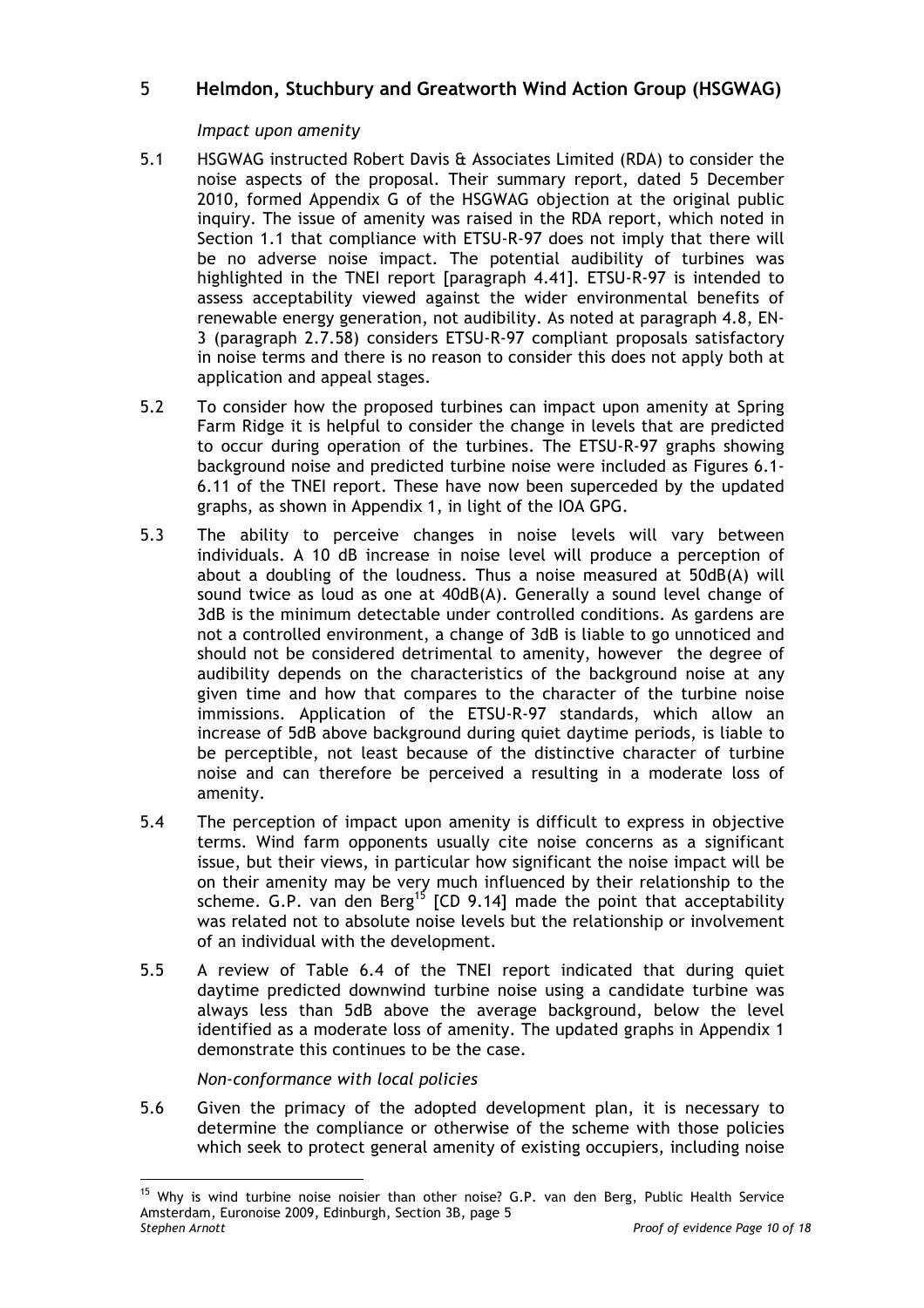amenity. To this extent, changes to the background noise environment brought about by the turbines, even if ETSU-R-97 derived levels can be met, can be material considerations in the planning balance. At the first inquiry the Inspector considered this aspect and noted;

*69. ….No harm is found in respect of noise immission levels suggested in the condition and there would be no conflict with the advice in CG PPS22, EN-1, EN-3 and the Framework in this respect. Subject to the proposed condition there would be no conflict with LP policy G3 (D) or emerging CS policy S11 (3) in respect of noise.*

5.7 From my perspective as an Acoustician , not a Planner, the Council had the opportunity to review their position yet chose not to promote a case on noise amenity, implying their continuing satisfaction in respect of those policies as regards potential noise impacts. Mr Bell deals with matters of planning policy, but my view is that firstly the scheme is compliant with ETSU-R-97 applied in accordance with the IOA GPG and secondly, any changes to the background noise environment brought about the turbines should not lead to a breach of the amenity based policies in the adopted development plan. That view was also expressed by Inspector Fieldhouse in her Appeal Decision in July 2012.

#### *Alternative assessment methods*

5.8 RDA cited an appeal in Wales (Gorsedd Bran, Nantglyn APP/R6830/A/08/2074921 [CD 6.34 paragraphs. 21-23] ) as an example of a planning inspector expressing concern over amenity issues, despite compliance with ETSU-R-97 limits. The consideration of amenity beyond ETSU-R-97 was addressed specifically for Spring Farm Ridge in a High Court challenge (as Ground 4 of the challenge), which claimed the Inspector had failed adequately to consider the actual noise impact of wind turbines in amenity terms and/or to examine and/or focus upon noise impacts beyond the issue of compliance with ETSU-R-97 and that the Inspector failed to provide adequate reasons for her approach to examining noise impacts and concluding upon them in terms of ETSU-R-97. Judge Mackie QC discussed these issues at paragraphs 77- 84 and decided that

> *85. As I see it this Ground was raised and decided at the Inquiry and is not for this Court. The fact that the law recognises that in some cases an Inspector can validly decide to take factors other than ETSU into account does not mean that in other situations an Inspector may not lawfully conclude that ETSU compliance is the right measure. In this case the Inspector considered the matter with care and then decided, unsurprisingly perhaps given the national guidance, to apply ETSU and attach a condition. This was a matter for her to decide and she did so lawfully.*

- 5.9 Gorsedd Bran was in fact a rare example. I have reviewed numerous wind farm appeal decisions and yet find only two others where an Inspector has considered additional guidance;
	- § At Auchtermuchty (Appeal Ref: P/PPAl250/675, paragraphs 28- 31) Reporter David Gordon carefully considered amenity impacts and dismissed the appeal. The operator proposed curtailing all turbines to 1.4MW during the day- in other words they proposed ramping the noise up at night to utilise the fixed minimum limits. That is not the design philosophy adopted here. The visual impact of turbines in close proximity (180m) to valued common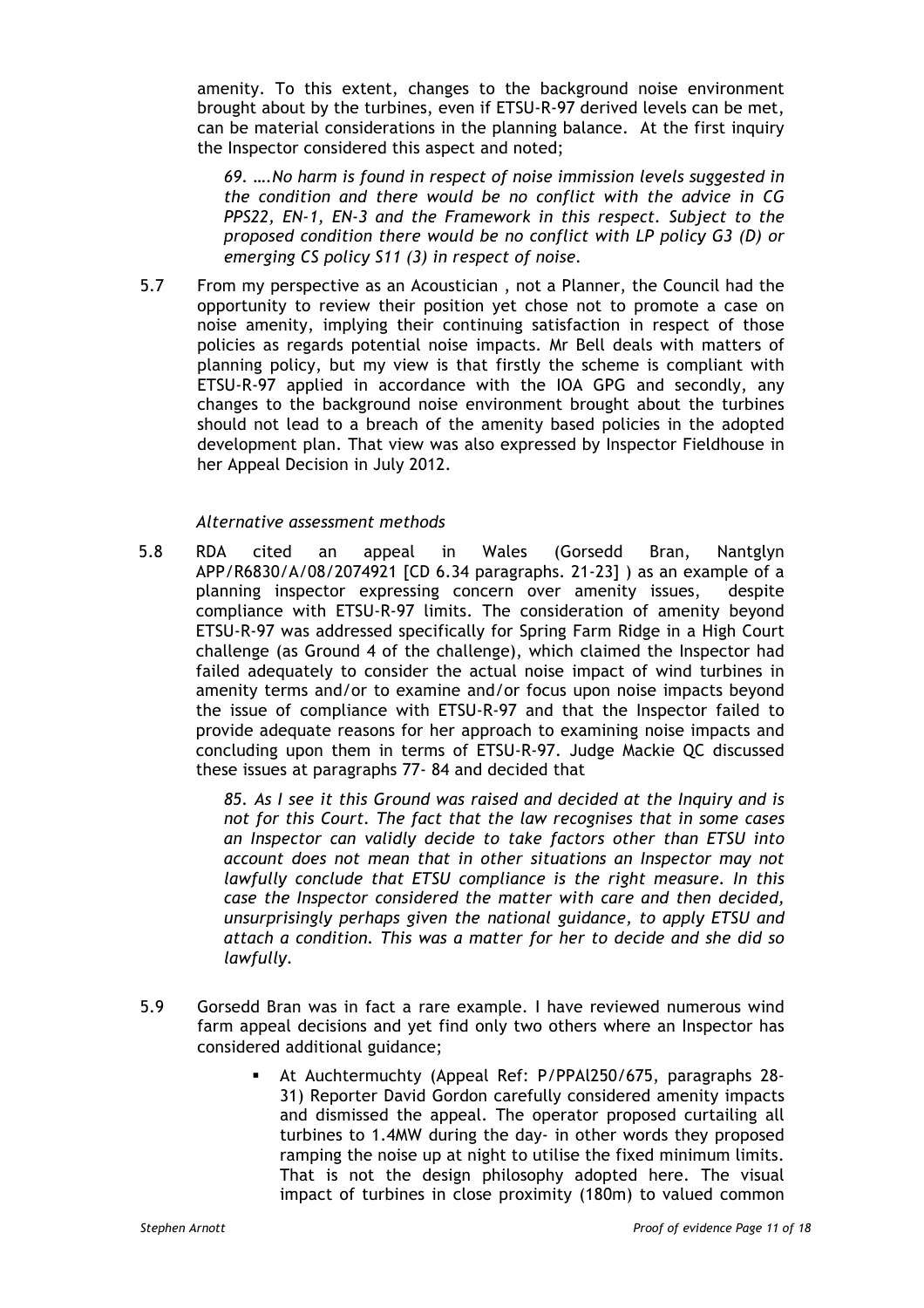land was given significant weight, as was the predicted increase in noise such that it would no longer be considered a peaceful place; in contrast land at the proposed site is private and currently used either for large scale agriculture, or war games, car crushing and adventure sports, a completely different scenario to the community land at Auchtermuchty. Any potential impact upon amenity for those using the footpaths across the site must reflect this, together with the limited duration of their exposure crossing the site.

The second example concerns Weaverthorpe Road (APP/W4705/A/09/2114165, paragraphs 6 & 42-55) where Inspector E Ord dismissed the appeal for a single turbine on both noise and visual grounds, relying upon an assessment based upon BS4142. That appeal relied upon written submissions; there was no opportunity to challenge the evidence by cross examination and the Inspector was not able to seek clarification on technical issues. It was an industrial site, situated above an urban residential area with the closest dwelling just 165m away, a very different situation from the proposal at Spring Farm Ridge.

It remains for the Inspector to give weight, or not, to alternative assessment methodologies. In the absence of any substantive evidence presented by opponents to the scheme, and in light of the High Court decision and subsequent government endorsement for the application of ETSU-R-97 in accordance with the IOA GPG, I can find no reason to justify the adoption an alternative approach here at Spring Farm Ridge.

*Fixed minimum limits*

5.10 At Section 2 of the RDA report it was stated that the 40dBA fixed minimum limited had been proposed without justification; this is simply incorrect, the TNEI report clearly utilised a 35dBA fixed minimum limit during quiet daytime and this was relied upon at only one receptor, Peters Farm, and then only at  $3ms<sup>-1</sup>$ , as all for all other receptors and wind speeds the background + 5dBA was louder than this.

*Data analysis & filtering* 

- 5.11 At Section 3 RDA question prediction uncertainty without further clarification and indicate Bungalow Farm to be 'at risk' in a narrow range of northerly wind speeds. The predicted turbine immission levels represent the downwind conditions, so for Bungalow Farm that would be in northerly winds. RDA do not acknowledge that in other wind directions the noise levels are liable to be significantly less than those downwind predictions, at times 10dB<sup>16</sup> less. As the northerly winds occur for approximately  $\leq 5\%$  of the time, as indicated by the wind rose given as SA3/Appendix 2, original suggestions by RDA that this receptor are 'at risk' seem unduly alarmist.
- 5.12 At Section 4 RDA highlight a split in night time data and suggest this is the dawn chorus. This phenomenon typically occurs from perhaps an hour before sunrise and progresses throughout the night, until the affect is overridden by the progressive increase in noise that is often seen towards morning. It is argued that this is seasonal and therefore misrepresents the background noise levels in the locality and the IOA GPG states (paragraph 3.1.7) that where appropriate, clear dawn chorus effects should be

*Stephen Arnott Proof of evidence Page 12 of 18* <sup>16</sup> Good Practice Guidance on the Applicatcation of ETSU-R-97 for the Assessment and Rating of Wind Turbine Noise ,p22 paragraph 4.4.2, Institute of Acoustics May 2013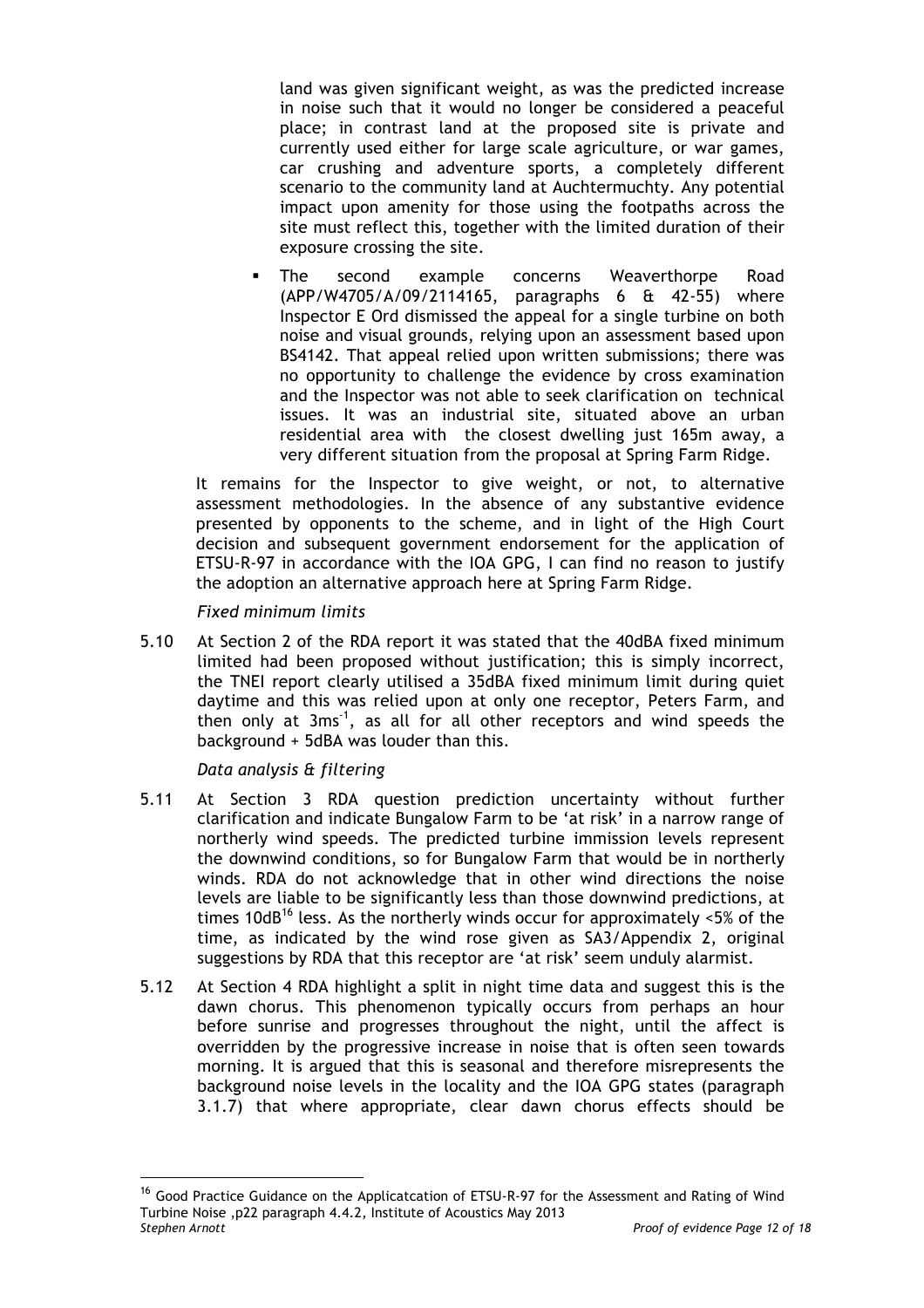removed from night time data. This topic has been considered at inquiry<sup>17</sup> (para 11.55 p 94), where Inspector Baird felt that any distortions due to birdsong were not significant, particularly in view of the fixed minimum limits and I consider that the same situation is applicable here. I share that view, but in accordance with current good practice the background noise data was reassessed and amended to remove birdsong. The amendments did not result in any significant change, as anticipated. The results are given in SA3/Appendix 1.

- 5.13 RDA suggested that traffic noise from the M40 and possibly the A43 contributes when the wind is from the south or west. Since that is the dominant wind direction this is very much a part of the background noise for all receptors. Having reviewed the requirements of the IOA GPG (paragraphs 3.1.22-3.1.24) I do not consider filtering appropriate.
- 5.14 At Section 5 RDA highlight that TNEI did not use a rain gauge and suggest that the data recorded may be unreliable due to this. ETSU-R-97 notes (p85) that measurements should not be used from periods of heavy rainfall, it does not say that a rain gauge must be utilised for that purpose. Whilst that is the usual TNEI approach, at this site during the first five weeks of background survey rain was monitored by the Zephir LIDAR unit. Thereafter a 60m mast was provided by the appellant that had no rain gauge provided, so for the final 2 weeks of survey TNEI obtained data from the Meteorological Office, measured by the Chenies Rainfall Radar with 2km resolution centred upon the Spring Farm Ridge site. All data excluded during periods of rain was indicated on the Figures 5.2-5.23 in blue of the TNEI report. The IOA GPG (Section 2.7) indicates that rain gauges are the preferred method whilst acknowledging use of the alternative methods adopted here. All recorded data during periods of rainfall recorded by any means were excluded from derivation of background noise levels. Having reviewed all available information, I am satisfied this was a robust approach that provided data that can be relied upon.

#### *Additional topics raised by HSGWAG*

- 5.15 HSGWAG noted in paragraph 4 of their Statement of Case dated June 2013 that they will rely upon the evidence detailed in their written objection dated January 2011. This section addresses the issues raised at that time.
- 5.16 On 9th May 2012 South Northamptonshire District Council made available a number of third party documents, including further documents prepared by HSGWAG. For clarity page numbers shown in parenthesis refer to physical page numbers in the PDF document provided by the council, while paragraph numbers in square parenthesis are those used within each original document. Note that further representations from third parties were subsequently made available by the Planning Inspectorate in 2013, but none of these introduced any new noise topics requiring additional comment.
- 5.17 The British Horse Society (Pages 10 & 11) [para 5.2.4 & para 6.1 bullet 3] expresses vague, non site specific concerns that noise can un-nerve a horse. No specific information in terms of noise levels or characteristics, or variations in the susceptibility of individual horses is provided against which the proposals can be assessed. The same issue is noted in their conclusions [para 10.2].

*Stephen Arnott Proof of evidence Page 13 of 18* <sup>17</sup> APP/H0928/A/09/2093576, Grise Wind Farm, Calthwaite, Penrith, Secretary of State for Communities and Local Government, February 2010.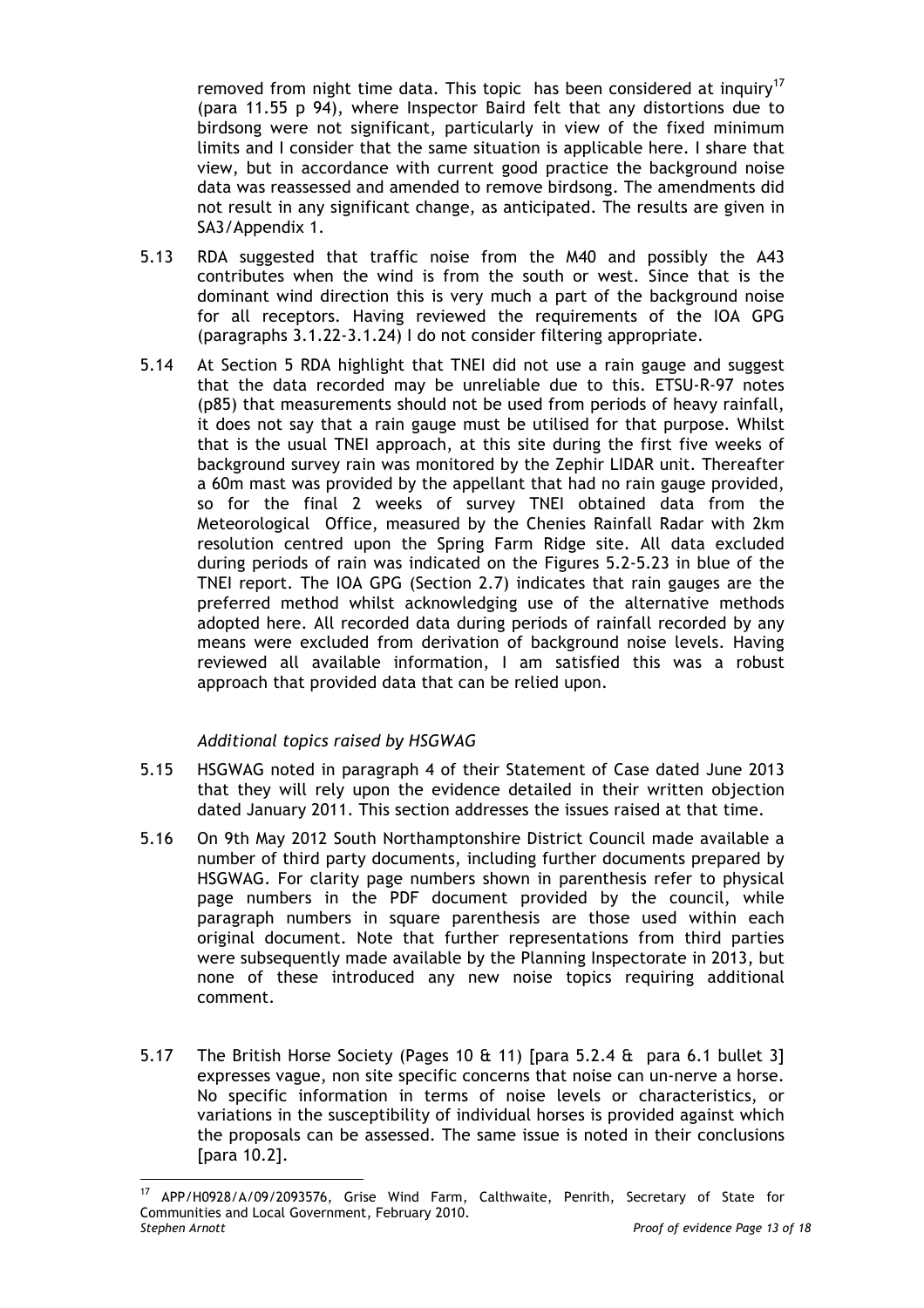5.18 Inspector Fieldhouse considered this at the first inquiry and discussed this at paragraph 78 of her Appeal Decision;

> *78. CG PPS22 advises that the 200m separation distance is deemed desirable but it is not a statutory requirement. If the BOAT is used by horses where the separation distance is below that desirable, they would already have been travelling in a 'wind farm landscape' and the wind turbines would not appear suddenly. The Appellant advises, and as found by a previous Inspector (APP/E2001/A/10/2137617 and 2139965), turbines start very slowly and gradually pick up speed. Therefore, to all but the most highly strung horse the wind turbines are unlikely to be a surprise or frightening. The proposed micro-siting condition would prevent any micro-siting of turbines T2 or T3 closer to the BOAT, so the maximum shortfall on the desirable separation would be 17m. The shortfall on the separation distance from the BOAT carries limited weight.*

- 5.19 Appendix 3 provides a noise contour plot of predicted turbine noise levels across the site, with highest predicted noise levels at wind up to  $10ms<sup>-1</sup>$ i.e. all turbines at maximum power. On the bridleway to Stuchbury Hall Farm the maximum noise, nearest to Turbine 5, would be 42 dBA (L90). In contrast, noise from typical agricultural machinery e.g a Tractor towing a trailer can be 79  $dBA^{18}$  LAeg at 10m distance. Noise from a tank operating nearby is liable to be even higher and their movements are unpredictable. Riders passing south on the BOAT from Stuchbury Hall Farm would pass between turbines 2 & 3 and for a brief time could experience noise levels up to 48 dBA. As the bridleway joins the road to the south, noise from traffic at speed is inevitable for any riders on this route. The noise from the turbines is therefore considerably less than from other frequently encountered sources in this locality. No evidence has been presented to demonstrate that the turbine noise levels are liable to cause problems for horses, or their riders.
- 5.20 Mr Powell (Page 33) [para 3] expresses concern about noise and is critical of the modelling undertaken which he states is based on 'flat ground'. I suspect there may be some misunderstanding of the ISO9613 modelling approach adopted here, even though the modelling methodology was described in the TNEI report. The model calculates the average height between each source and receiver for every turbine; it does not assume flat ground but does assume a steady slope. ISO9613 is the most widely used model for wind turbine noise in the UK and is recommended in the IOA GPG. The implication for slope corrections was considered within the IOA GPG review and found to be unnecessary. I consider ISO 9613 to be the most robust model available for wind turbine noise prediction. No alternative evidence has been presented, by any party, to demonstrate otherwise.
- 5.21 The Friends of Mary Magdelene Church (Page 38) express concern that turbine noise could be heard within the church. Predicted turbine noise levels in that part of Helmdon are about 29dBA. I measured a brief snapshot of noise outside the church (given here as Appendix 4) which indicated the ambient LAeq was 43dBA. At that time I heard birdsong and distant traffic. Under these circumstances, with predicted noise more than 10dB below

 $18$  Code of practice for noise and vibration control on construction and open sites - Part 1: Noise BS5228-1:2009, Table C.4 'Sound level data on general site activities' Row entry reference 75, British Standards Institute, London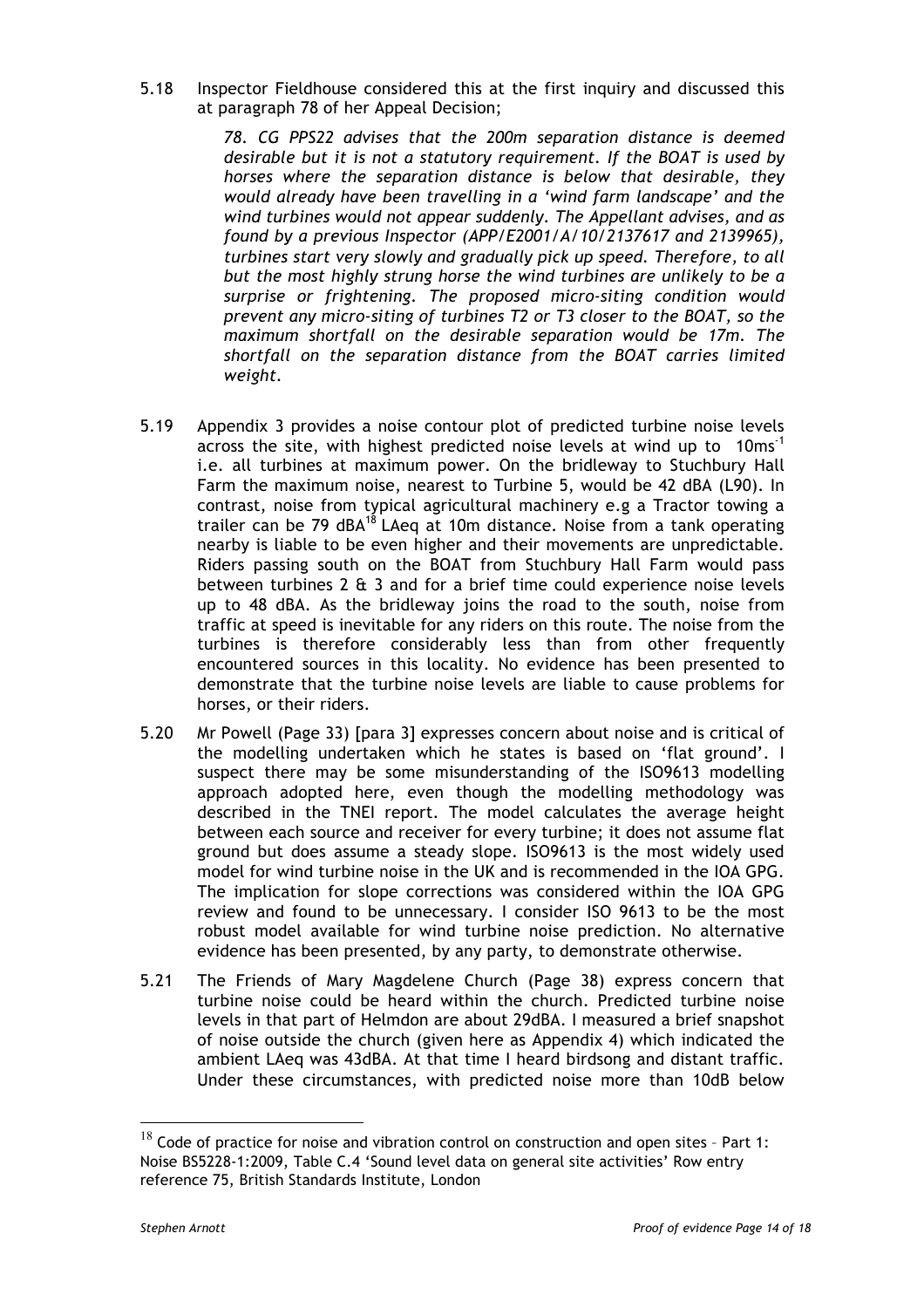ambient noise there would be no change in the ambient levels and I would not expect the turbines to be audible within the church.

- 5.22 Mr Peter Burns, writing on behalf of Helmdon Parish Council (Page 44) voices general concerns on noise and reports observations of a bowl in the village reflecting noise, particularly towards the eastern end of the village. This is purely anecdotal information, unsupported by any evidence relating to the topography or any measurement information. Predicted turbine noise is liable to be between 26-27 dBA at this end of the village. These are very low levels that are not anticipated to cause any noise disturbance at this location. The presence, or otherwise, of a bowl is not significant in my view.
- 5.23 At (Page 52/53) resident Mr Cross expresses concern about turbine noise and his horses. As I noted in paragraph 5.19 turbine noise is considerably less than noise associated with agricultural machinery or indeed general traffic in the locality and there is no evidence to support any suggestion of particular problems for horse riders.
- 5.24 Mrs Atkins, resident at Grange Farm (Page 67/68) [para 2.1 & 2.2] raises a broad concern in respect of noise, amenity and sleep disturbance issues, together with concerns about the ETSU-R-97 methodology. Predicted noise at Grange Farm was around 35-36dBA. Examining Figure 12.25 [Grange Farm H3] of the FEI Appendices we see that during the ETSU-R-97 quiet day time periods predicted turbine noise is very close to the existing background noise, which should not result in any loss of amenity for residents using their garden. At night the level is above background, but at night we are concerned with potential sleep disturbance rather than amenity within the garden. External levels of 35 dBA at night will result in perfectly acceptable levels within any bedroom, even if we allow just 10dB attenuation through an opened window. ETSU-R-97 remains the Government endorsed guidance and as such is the appropriate tool to be used here, despite any unspecified reservations Mrs Atkins may have. At the Low Spinney inquiry (APP/F2415/A/09/2109745) I gave evidence on this topic, while evidence for the opposition group was presented by Dr Hanning, a specialist in sleep medicine. Inspector Griffiths commented [paras 44-46] that the evidence put forward on sleep disturbance was not sufficient for him to consider setting aside Government guidance and that ETSU-R-97 was the yardstick to be used for assessment. It is of interest to note that Low Spinney windfarm was subsequently consented, built and is currently operated without any noise complaints from residents, as far as I am aware. Their noise concerns, though genuinely held, proved unfounded.
- 5.25 (Page 82) Mr Colin Wooton on behalf of Sulgrave Parish Council refers to National Planning Policy Framework areas of tranquillity, suggesting this is just such an area. In my view this site does not fall within the concept of a 'quiet area in open country' and the background noise measurements undertaken by TNEI demonstrated this. His Appendix 2 (Page 105) mentions noise again and at Page 105 mentions 'there would be more or less constant and unnaturally rhythmical loud noise'. Predicted turbine noise around Sulgrave is between 25-28 dBA outside properties. These are very low noise levels and are liable to be inaudible at Sulgrave most of the time. To put these levels in context BS 823319: suggests that reasonable internal conditions for Living Rooms is 30-40 dBA and reasonable listening conditions in a Concert Hall is 25-30 dBA. The available evidence does not therefore support his concern in relation to noise.

*Stephen Arnott Proof of evidence Page 15 of 18*  $19$  BS 8233: 1999 'Sound Insulation and noise reduction for buildings- Code of practice', BS 8233: 1999 Table 5, BSI, London.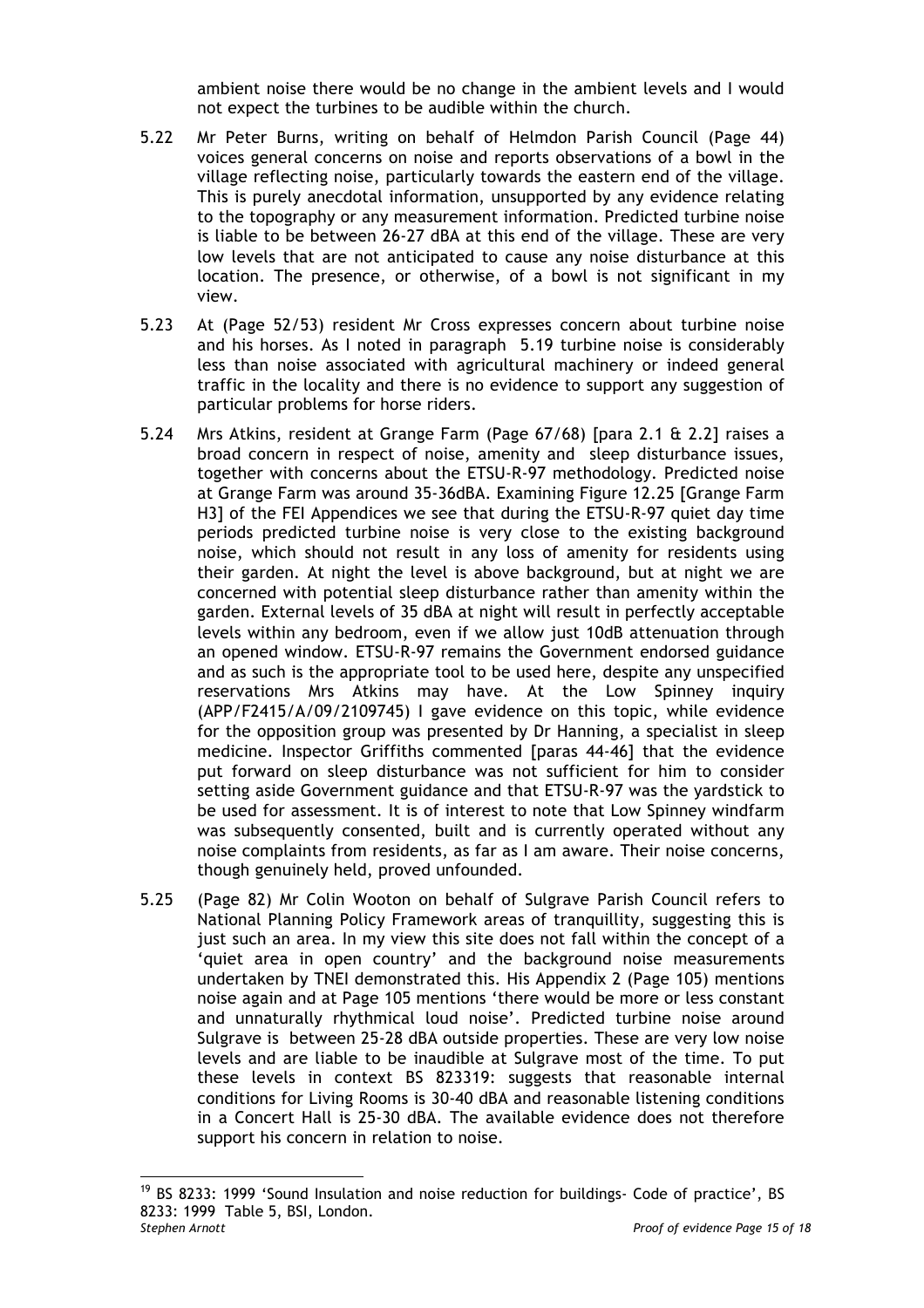- 5.26 (Page 119) The Appendix to Mr Haynes objection, a resident of Greatworth, states that many villagers are worried about noise in general and the effect on their pets. Appendix 1 shows predicted turbine noise levels for Greatworth are between 28 - 34 dB. Location H7 within the TNEI report shown in Figure 6.7, represents the nearest receptor in Greatworth and shows predicted turbine noise to be at a similar level to the existing daytime background noise levels. At locations further from the proposed wind farm noise levels will reduce to several decibels below the background. On that basis I feel the concerns expressed on behalf of the residents are unfounded.
- 5.27 Fiona Davies on behalf of HSGWAG reiterates (Page 122/123) Richard Honeys Opinion on noise and amenity issues, referring to the Gorsedd Bran inquiry and court case. As discussed at paragraph 3.7 of this proof, the option of alternative assessment methodologies was considered by the High Court. Since then the recent<sup>20</sup> Planning Practice Guidance for Renewable and Low Carbon Energy has been issued which clearly states;

*30. The report, 'The assessment and rating of noise from wind farms' (ETSU-R-97) should be used by local planning authorities when assessing and rating noise from wind energy developments. Good practice guidance on noise assessments of wind farms has been prepared by the Institute Of Acoustics. The Department of Energy and Climate Change accept that it represents current industry good practice and endorses it as a supplement to ETSU-R-97. It is available on the Department of Energy and Climate Change's website.*

Paragraph 15 (last bullet point) makes it clear that protecting local amenity is an important consideration and should be given proper weight in planning decisions. By endorsing ETSU-R-97, the Government are clearly satisfied it provides sufficient protection for amenity. It remains open for any decision maker to adopt an alternative assessment methodology, but to do so in light of such clear guidance from Government would require detailed justification.

5.28 The Council have made no noise objection on amenity grounds, being satisfied that the noise assessment prepared by TNEI was satisfactory.

*Stephen Arnott Proof of evidence Page 16 of 18* <sup>20</sup> 'Planning Practice Guidance for Renewable and Low Carbon Energy', Department for Communities and Local Government, July 2013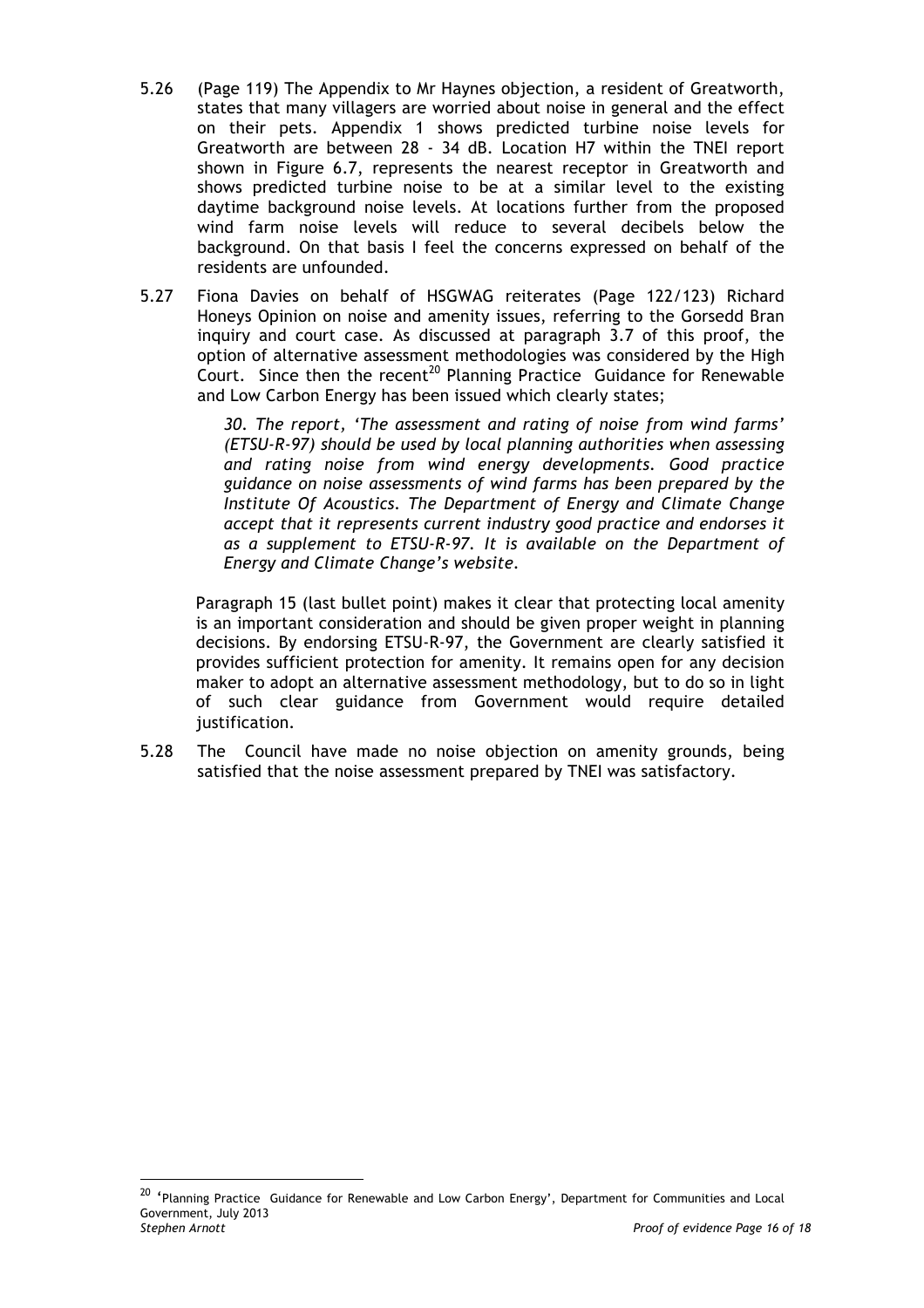## **6 Conditions**

- 6.1 The Apellant has drafted a full set of conditions for consideration should the Inspector be minded to grant the appeal. These include detailed noise conditions, which prescribe the appropriate ETSU-R-97 limits and identify how noise complaints would be subsequently investigated and resolved. In accordance with the IOA GPG recommendations (paragraph 7.2) the draft conditions do not include any condition to address amplitude modulation (AM). I would consider any such condition unnecessary, imprecise and unenforceable.
- 6.2 At the Woolley Hill appeal (APP/H0520/A/11/2158702 23 March 2012), Inspector Rose undertook a comprehensive assessment of the need for and lawfulness of an OAM condition. He concluded that such a condition was not necessary and would fail the tests set out in Circular 11/95. He also rejected suggested draft conditions, including one from the Appellant itself as being unlawful. I agree with the detailed analysis given by Inspector Rose in this decision letter and see no reason to depart from his findings in this case.
- 6.3 More recently at Common Barn (APP/H0520/A/12/2188648 Land at Church Farm, Rectory Lane, Southoe, Cambridgeshire 11 July 2013) where I gave evidence, Inspector Philip Major adopted a similar position, noting that;

*59. The question of excess, or other, amplitude modulation (OAM) was raised. This is a phenomenon which is not completely understood and it cannot be predicted accurately. However, there is nothing to suggest that this particular location would be susceptible to the likelihood of OAM occurring here, and this can be given little weight. In any event, should nuisance be reported which apparently results from perceived OAM tones then other legal procedures exist to deal with it. I do not agree with the suggestion that this should be dealt with by condition for 2 reasons. First, it is difficult to design a condition which meets the tests of Circular 11/956 (C11/95). Secondly, given that OAM is rare and unpredictable, it would not be reasonable and necessary to impose such a condition (again failing the tests of C11/95).*

6.4 Any assertion that an OAM condition is both necessary and reasonable, despite the lack of any evidence to support such a proposal, is unfounded and would not in my view accord with current good practice.